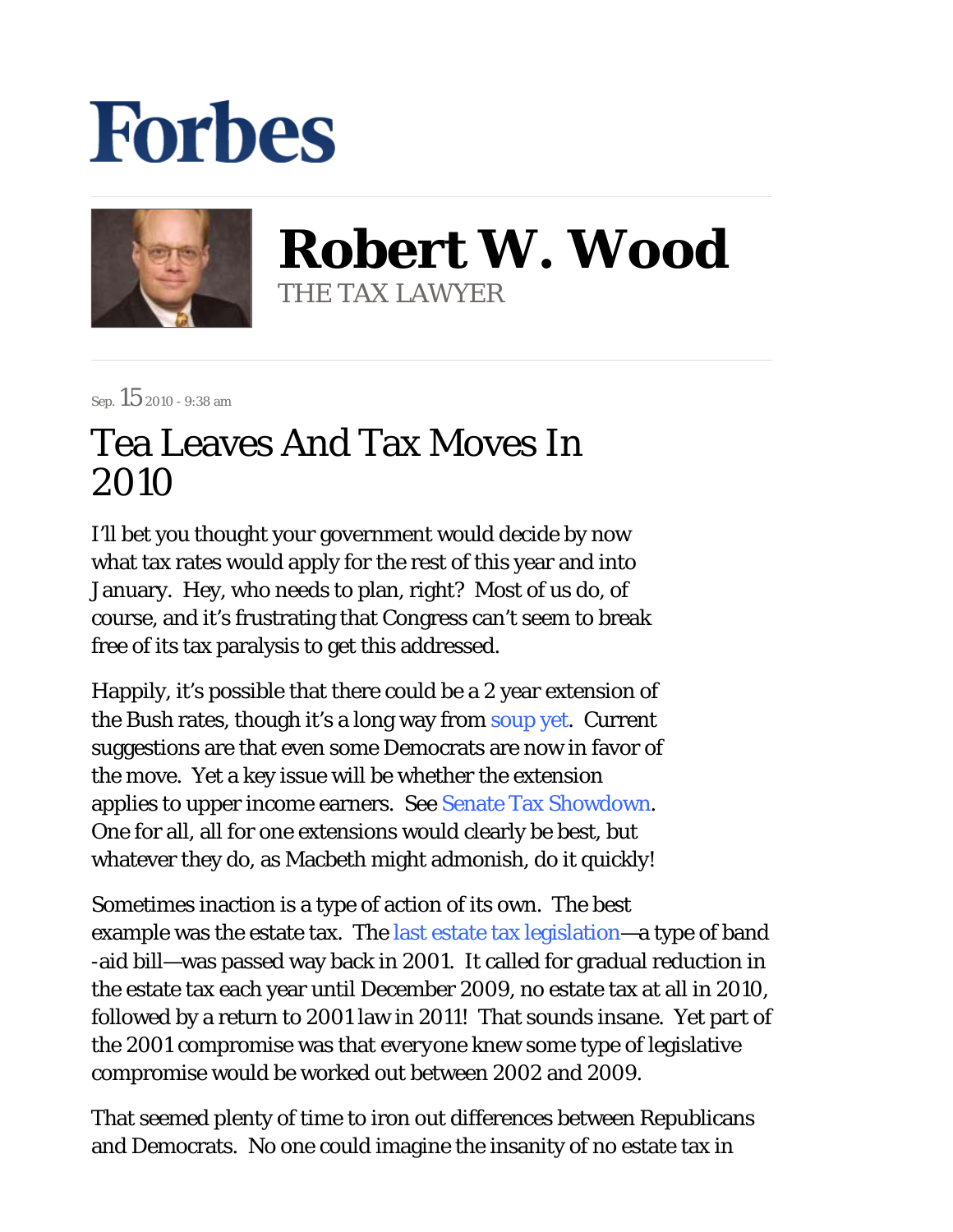2010, or of a return to 2001 rates and exemptions in 2011, undoing all of the reductions that occurred between 2002 and 2009. I would have bet my net worth that Congress would *never* let this happen. Oops, at least I didn't bet!

With several billionaires already having died in 2010, the fisc is losing out on big dollars. Given such inefficiency, perhaps it shouldn't be quite so surprising that Congress can't get its act together to help John Q. Citizen figure out whether he should sell assets in 2010 or wait until 2011. After all, there's no constitutional right to know tax rates in the future.

Here's where we are in making tax sausage right now.

**Capital Gain?** The top 15% expires December 31, 2010. It pops to 20% the next day. So while the right price and investment considerations should dominate, sell in December vs. January if you can. Of course, the 15% rate could still be extended. Maybe only for some and not for all. We'll see.

As the months roll on and we keep our eyes on Congress, one of the unanswered questions is how many people will sell appreciated assets in 2010 because they fear tax increases. There are some indications that some advisers are touting selling now. See Tax Unknowns Drive Business Moves. Some such sales may involve the tax tale wagging the dog.

There will doubtless be some sales in which the seller says "I really wasn't going to sell, but if I'm ever going to sell I'd better sell now." The decision may go beyond the *whether* to sell decision, but may impact *how* to sell too. For example, there will be some installment sales where a seller is paid over multiple tax years. Ordinarily, the seller would pay tax over time (the installment method). Does it makes sense to elect out of the installment method and pay all the tax now? Perhaps, but that can be risky.

In general, I believe economics not taxes should control most decisions, but there is an inevitable mix afoot, especially this year.